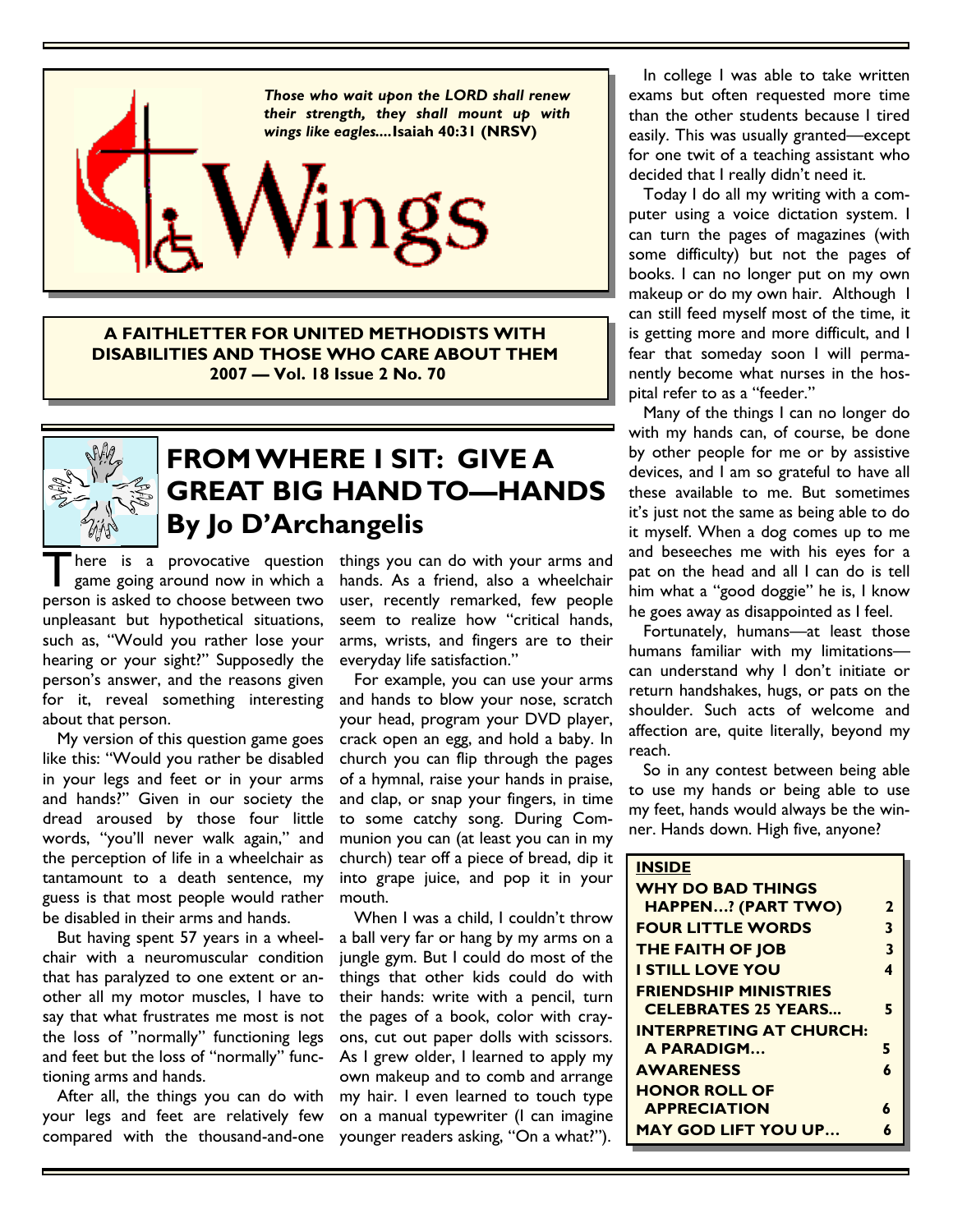## **WHY DO BAD THINGS HAPPEN TO GOOD PEOPLE?: A COMMENTARY By Richard Daggett**

**Editor's Note: This is the second part of a five-part series adapted from an oral presentation given by Daggett in 1994. It is based on Daggett's own experiences as a person with a severe disability and on his review of Harold Kushner's book,** *When Bad Things Happen To Good People* **(originally published by Shocken Books in 1981).** 

### **PART TWO: JOB'S STORY**

The of the most often used bib-<br>
Lical texts for talking about<br>
Job.Here is Job, a righteous man. His ne of the most often used biblical texts for talking about tragedy is the Book of children are killed. He comes down with a terrible disease. He loses all of his possessions. Job asks, "Why me? Why my children?"

Three friends come to cheer him up. They comfort him by saying that nobody suffers unless there is a good reason for it. Job doesn't find this very comforting.

There are three propositions underlying the Book of Job. Proposition One is that God is in charge. He is allpowerful. Nothing happens unless God wants it to happen. Proposition Two is that God is good. He is kind and fair and just. He gives us what we deserve, he gives us the benefit of the doubt,



**A** non-profit, non-official quarterly newsletter for United Methodists with disabling conditions and all others interested in the issues of disability, accessibility, and the church

### **FOUNDER/EDITOR COMPUTER LAYOUT/GRAPHIC DESIGN**  Jo D'Archangelis

**CORRESPONDENCE** Send all correspondence—including feedback, original writings, items from other sources, and changes of address—to Jo D'Archangelis, Editor, at: **Mailing Address** 592 West Ammunition Road, Apt. 1 Fallbrook, CA 92028 **Telephone/Fax** 760-723-2668 (please call before faxing) **E-Mail**  jodarlis@aol.com

**E-WINGS** Two e-mail versions of *Wings* are available for those with vision impairments and computer "reading" devices; those who have difficulty handling paper and print pages; those who live outside the USA; and/or those who just prefer computer viewing: (1.) A document version in partially formatted text without graphics available to those able to open attached files in Microsoft Word Document 2000, and (2.) A newsletter-formatted version with color graphics available to those able to open attached files in Microsoft Publisher 2000. E-mail Jo D'Archangelis at jodarlis@aol.com to request one, or both, of these versions.

**DONATIONS** *Wings* is an all-volunteer effort, but financial assistance is needed for printing and mailing costs. Most of our funding comes from reader donations. There are no subscription fees. If you think *Wings* is worth it, please make out a check or money order payable to the "Fallbrook United Methodist Church" (or "FUMC"), mark it "Wings Newsletter," and mail it to: **Church Address** Fallbrook United Methodist Church 1844 Winterhaven Road Fallbrook, CA 92028 **Church Telephone** 760-728-1472 **Church Fax** 760-728-7433 **Church E-Mail**  FUMC1887@tfb.com

and he gives us a second chance. Proposition Three is that Job is a good man.

As long as Job is wealthy, healthy, and respected, we can regard all three of the propositions as true. But when Job's children die, he gets sick, and he loses all his money, we find it doesn't work. Any two together will work but not all three. The dilemma of the Book of Job is finding which of the three propositions you have to give up.

The three friends who come to visit Job had been taught that Proposition One and Proposition Two were absolutely necessary to their understanding of God. Therefore, if God is good and God is all-powerful, then Job is a sinner and must deserve what is happening to him.

God, they believe, doesn't make mistakes; people make mistakes. Job must have done something terrible in his past, and now it's catching up with him. He may not remember what it was, but it must have been really awful. But God knows what it was and has visited these awful and terrible things upon him to chastise him for his sins. According to his friends, Job had better get down on his knees and ask God for forgiveness.

Job's friends are doing what many of us do—we blame the victim. You must have done something to deserve this, we say, or God wouldn't do this to you. We put a double burden on the person. Not only do they have to suffer the illness, the injury, or other tragedy, but they have to suffer our condemnation as well.

I have a Christian Science friend who told my parents and me that I contracted polio because I wasn't thinking the right thoughts. She wasn't trying to be hurtful, but it was not a very welcome comment.

Let's take the example of someone who gets mugged while using the automatic teller machine. Instead of saying, "What a terrible thing has happened to you. You must be feeling awful," we say, "Why were you using

*(BAD THINGS continued on page 3)*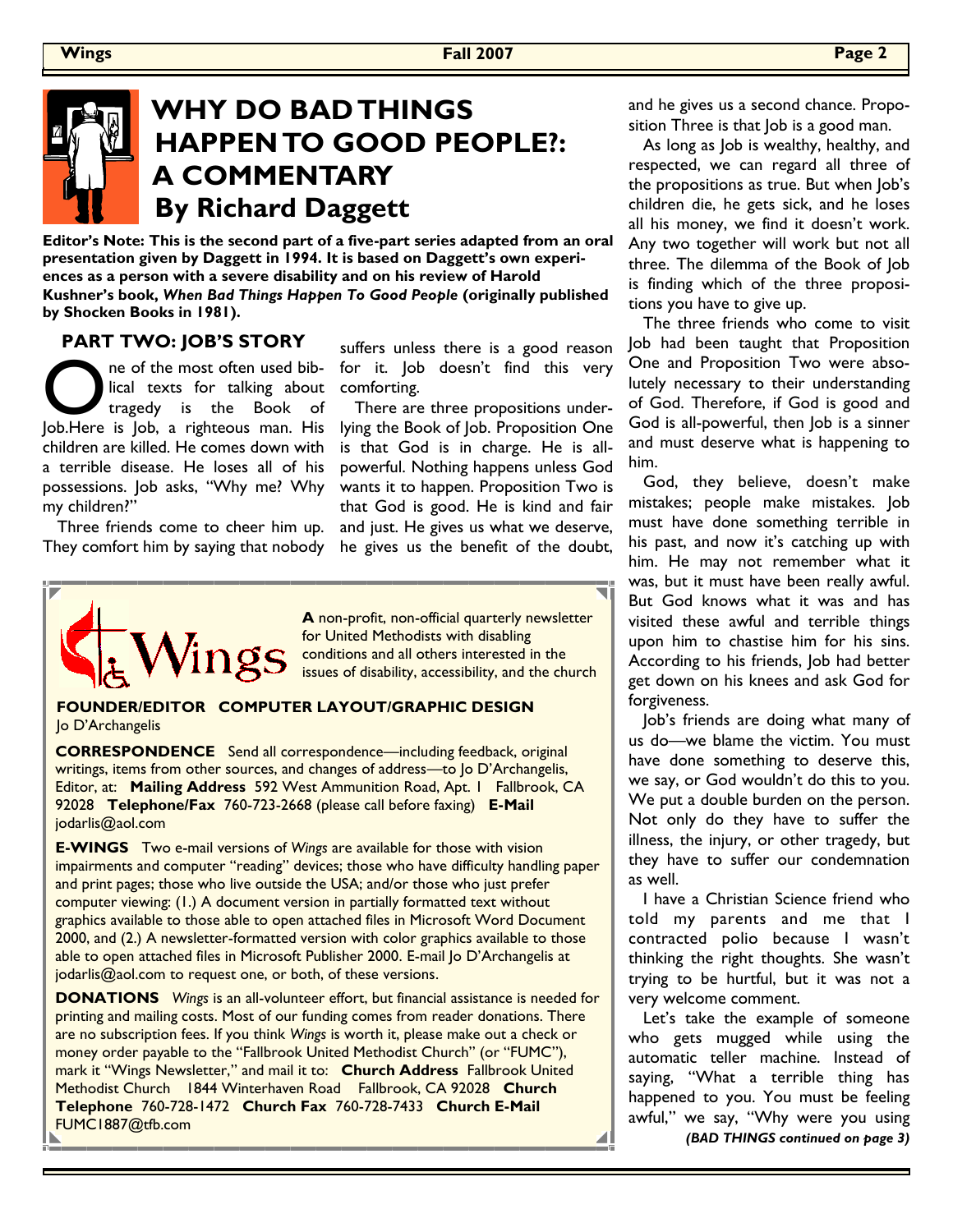### *(BAD THINGS continued from page 2)*



the ATM alone at night?" Job cannot accept the

reasoning of his friends. Is he really so much more of a sinner than the man across the street whose children are still alive and who is still in good health? Job doesn't think so. So his answer to the dilemma is to deny Proposition Two—God is *not* good.

Job knows he is not a terrible sinner, and he has been taught that God is allpowerful. But if we could simply command God to give us health and wealth based on our righteousness, then God wouldn't be so powerful. If we could say to God, "Look, God, I've gone to church; now you must give me a week of good health and make my stock portfolio go up," we would be limiting the power of God.

Job's conclusion then is that God is so great and powerful that he doesn't have to be kind or fair or anything else. Is this a good answer? I don't really think so.

At the end of the Book of Job God tells Job that this was all just a test—a test to see if Job was really worthy of God's favor. God tells Job that he has passed the test, and he gives Job back his health, restores his wealth, and allows him to have twice as many children as he had before. I don't pretend to be a theologian, but in my opinion this is a truly rotten story about God.

Could this be the same God who elsewhere in the Bible admonishes us to do justice, love mercy, and walk humbly with our God? A God who tells us to help the widow and the orphan? If this has nothing to do with God, then who is it that teaches us to love righteousness, to reach out to those who are suffering?

#### **(See PART THREE: GOD'S POWER in the Winter 2007 issue)**

**For anyone who missed Part 1 of this series in the Summer 2007 issue and would like to receive an e-mail reprint, please contact the editor at jodarlis@aol.com.**

# **FOUR LITTLE WORDS By D. Elizabeth Robinson**

woke up

TURN woke up<br>in the ICU<br>remember the sequence of events that in the ICU trying had landed me there. Vague memories of a ride in an ambulance and the scene in the emergency room came to me. A nurse spoke to me, and I asked, "What

twenty-four hours after my arrival, and that I was listed in critical condition. After pondering this for a moment, I asked, "Did they amputate my leg?"

time is it?" She told me it was 5:00,

"Yes," she answered gently.

"Did they take it below the knee or above?" For some reason I remembered the ER doctor shouting at me that he didn't want to take the knee but if he had to he would.

 "Above," said the nurse, and she watched for my reaction.

 "Oh," was all I said. I was on IV morphine and just coming out of a 24-hour sedation; I don't think I was capable of feeling or expressing emotion.

 After twenty-four more hours in ICU and another operation, I was taken to an inpatient room where I stayed for two weeks, receiving IV antibiotics and an education on to how to handle the diabetes I had just learned I had. I had learned the hard way—by going into a diabetic coma with gas gangrene in my right leg.

 Soon after the second operation I discovered that I couldn't read the *(FOUR LITTLE WORDS continued on page 4)*

### **THE FAITH OF JOB By Connie Carillo**

*[Job] said, "Naked I came from my mother's womb, and naked shall I return there; the Lord gave, and the Lord has taken away; blessed be the name of the Lord."* **— Job 1:21 (NRSV)**

A couple of years ago I felt like Job. After losing a cherished family<br>member in the Oklahoma City bombing, I set out to be a mother to couple of years ago I felt like Job. After losing a cherished family his three headstrong, orphaned teenagers. At the same time, I was also caring for my own mentally handicapped daughter and recuperating from knee surgery. I became ill from the physical and emotional stress I was under, lost my hearing due to health complications, and had to adjust to a hearing aid. Already suffering from asthma and high blood pressure, I was then diagnosed with diabetes. My once rock-solid marriage suffered from the strain of blending a new family and trying to recover my health. I was starting to feel like Job.

I turned to the scriptures for support, reading about Job's trials and tribulations. I decided to embrace my suffering and, like Job, to keep battling. I turned to prayer, the Bible, and the sacraments. I asked for and was comforted by the prayers of our church community.

I survived that time of difficulty and so did my marriage. My faith is now stronger than ever, and I am grateful for the many blessings in my life. Like Job, I can again say, "Blessed be the name of the Lord!"

**From** *The Upper Room* **(March/April 2000).**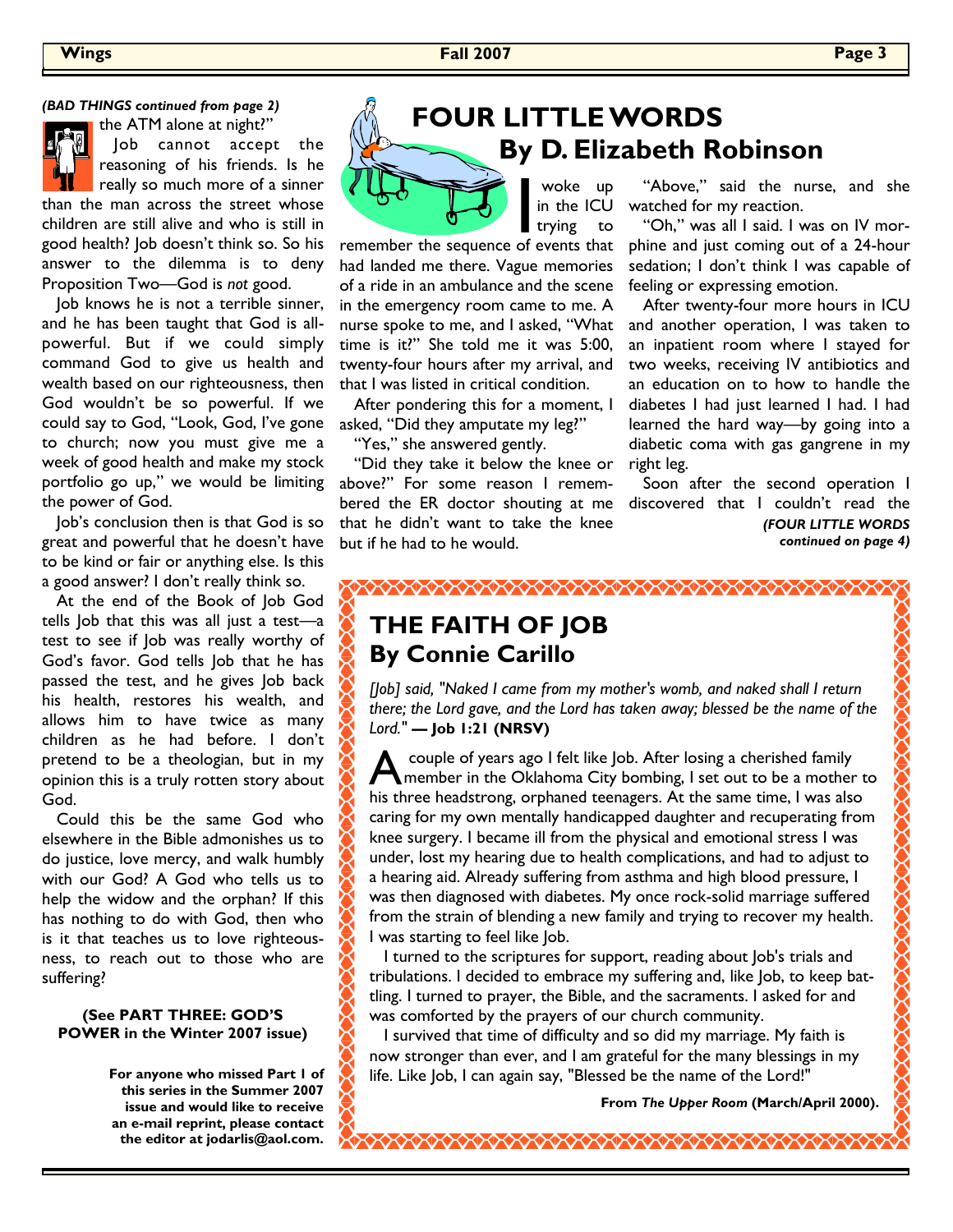### **Wings Fall 2007 Page 4**

#### *(FOUR LITTLE WORDS continued from page 3)*



magazine a friend had brought me. I also couldn't see what time it was. The television screen seemed

so small and so far away. And I couldn't recognize the faces of the wonderful nurses and nursing assistants who cared for me.

I was devastated. Although I had never thought of myself as a person with two legs, I totally identified myself mourned the loss of my vision. The

as a reader—a voracious reader. The loss of my vision was almost a death blow.

 What had I done, or what had I not done, to deserve this punishment? I thought I had faith; I certainly had lived a generally blameless life. How had I failed? And if I had failed, had I really failed so badly as to warrant taking away the one thing that brought me joy?

Tears poured down my cheeks as I



"Oh, My child, you have not failed Me. You are not worthless; your faith is true. You are Mine; I have redeemed you. To Me you're precious. I still love you."

**From** *The East Window***, the newsletter of the East Whittier United Methodist Church (October, 2006).**

. . . . . . . . .

amputation was almost an afterthought in my grief. Silently, so as not to disturb the other patients, I cried out to God, "Why? Why this? And why me? What did I do? How have I failed you?"

When I had just about cried myself out and was lying quietly in the darkened room, I heard a voice. It was as clear as if the speaker were standing next to the bed, but there was no one there. The voice said, "I still love you."

That quiet sentence—four little words but a world of comfort—has stayed with me for the two and a half years since that lonely time in the hospital. The way has been long and at times very hard, but the strength I gained from those words has seen me through.

I have not regained much of my vision; in fact, my right eye is now totally blind. But I have not had to give up my second love: singing. I sing in the church choir and in a community chorus. At rehearsal other altos sing in my direction so I can learn the music, and I print the words out in very large print so I can learn them.

Ever since winning second prize in an eighth-grade poetry contest, I had been an avid "versifier" writing poems for any and all occasions. But for a long period after the hospitalization no new poems came to me. Almost two years of darkness would have to pass before I began coming back into the light and words for poems started coming to me again. Perhaps it is fitting that one of the first poems I wrote after that was entitled *I Still Love You*.

> **Robinson lives in East Whittier, Calif., and is a member of the East Whittier United Methodist Church where she was baptized in 2006. She runs a computer-based business as a "virtual assistant" providing writing, editing, and proofreading services. A self-published collection of Robinson's essays and poems,** *Aunt Beth's Attic***, is available on request. Website: www.crvoffice.com; business e-mail address: derobins @crvoffice.com; personal e-mail address: bethica1214@yahoo.com; telephone number: 714-310-1960.**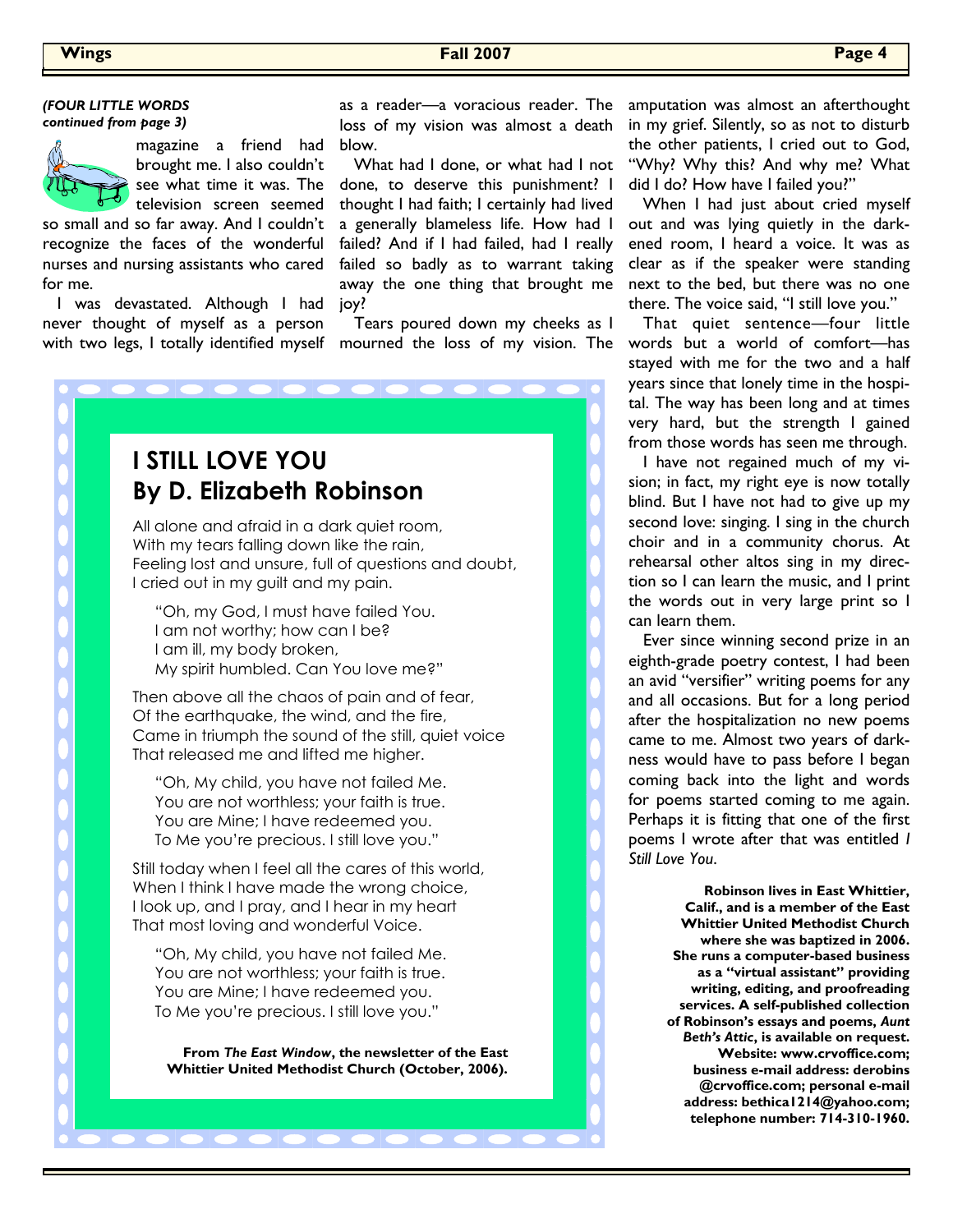

## **FRIENDSHIP MINISTRIES CELEBRATES 25 YEARS OF NURTURING SPIRITUAL GROWTH**

t all started with one family and a<br>simple question they posed to their<br>denominational publishing house:<br>"What material do you have to nurture simple question they posed to their denominational publishing house: the spiritual growth of our son who has Down syndrome?" The publisher came up empty-handed.

 But the problem proved to be more complex than a lack of materials. The whole church was failing to embrace its sisters and brothers with cognitive impairments and their families. And so Friendship Ministries was formed with a mission it has been working to share with churches around the world for the last 25 years. Today, Friendship groups exist in more than 800 churches, more than 50 denominations, and more than 20 countries. But what is Friendship Ministries' mission all about?

Anyone who has been in a Friendship program for long knows it's all about mutuality. As "friends" (both adults and children with cognitive impairments) and "mentors" (those who provide nurture and support to their "friends") spend time together learning about God and each other, they discover community as God intended it to be: welcoming to all, rejoicing together in joyful times, and weeping together in sad times. That's why so many friends and mentors have been in Friendship groups for over 20 years.

 Friendship Ministries' most visible work has been helping churches start new Friendship groups and keep existing groups vibrant and healthy. But it also consults with churches in other areas that are critical—such as the recognition and use of the spiritual gifts of children and adults with cognitive impairments in Sunday school, in the process of church membership, and in worship.

In addition, Friendship Ministries has worked with countless group homes,

t all started with one family and a camps, and other organizations to facilitate spiritual growth and inclusion outside the context of church.

> Friendship Ministries' mission has also been inter-denominational from the beginning. Friendship materials focus on the central message of the Gospel recognized by all Christians which churches may supplement with information specific to their own traditions. This is one reason Friendship programs thrive in so many different churches today. In fact, many programs are collaborations between churches of different denominations.

> A highlight in Friendship's 25-year history was becoming not only multidenominational but also multi-lingual with the establishment of Amistad, Friendship's Spanish-language ministry. Amistad communities may be found in Spanish-speaking cultures throughout the world.

> The following resource materials, many of them groundbreaking, are available from Friendship Ministries:

> **Friendship Bible Studies**—helps friends come to know the complete

ness of God's love shown throughout the Bible

**Expressing Faith In Jesus**—helps friends become full members of their faith communities through baptism, confirmation, or profession of faith

**We of All Have Gifts**—helps friends discover their spiritual gifts and share them with their community (one of several Friendship Life Studies)

**Autism And Your Church**—helps churches integrate friends with autism spectrum disorders into the full life of the church

**Amistad Bible Studies**—helps friends in Spanish-speaking cultures come to know God's love through this Spanish translation of Friendship Bible Studies

For further information on how to develop and maintain a Friendship group in your church, parish, or group home; when and where to attend workshops given throughout the country; or how to obtain resource materials, contact:

Nella Uitvlugt, Executive Director Friendship Ministries

Mailing Address: 2215 29th Street SE #B6, Grand Rapids, MI 49508

Telephone: 888-866-8966 (ext. 2-1) E-mail: friendship@friendship.org Website: www.friendship.org

> **Adapted from** *Extras—Special Edition***, the newsletter of Friendship Ministries (July 2007).**

### *INTERPRETING AT CHURCH: A Paradigm For Sign Language Interpreters* **By Leo Yates, Jr.**

Written by an active member of the United Methodist Congress of the Deaf, this book gives guidance to new and seasoned interpreters who primarily work in churches. Not only is the book helpful for interpreters but it also enhances deaf awareness for churches who wish to begin a deaf ministry by providing an interpreter. Resources are plentiful throughout. Just a few of the chapters are: Scripture Analysis, Ethics, and Funerals And Weddings. The appendices are helpful as well and even include a religious sign dictionary for those learning the craft. The book may be purchased through Amazon.com for \$19.77.

> **From** *Signs of Change***, the newsletter of the UMCD (April 2007)**